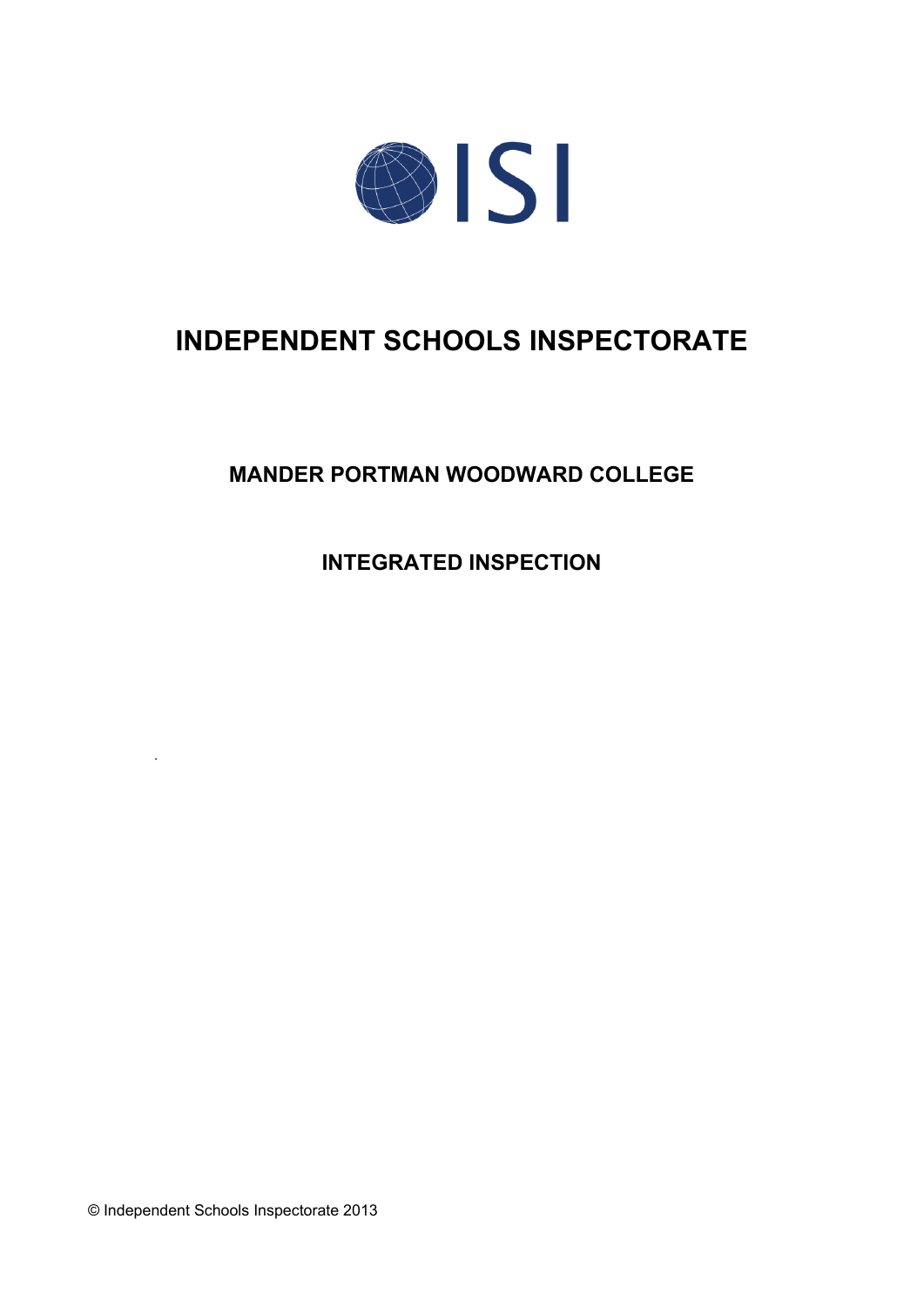# **INDEPENDENT SCHOOLS INSPECTORATE**

## **Mander Portman Woodward College**

| Full Name of College          | <b>Mander Portman Woodward College</b> |
|-------------------------------|----------------------------------------|
| <b>DfE</b> Number             | 207/6363                               |
| <b>Address</b>                | <b>Mander Portman Woodward College</b> |
|                               | 90-92 Queen's Gate                     |
|                               | London                                 |
|                               | London                                 |
|                               | <b>SW7 5AB</b>                         |
|                               |                                        |
| <b>Telephone Number</b>       | 020 7835 1355                          |
| <b>Fax Number</b>             | 020 7259 2705                          |
| <b>Email Address</b>          | enquiries@mpw.co.uk                    |
| Principal                     | <b>Mr Steven Boyes</b>                 |
| <b>Chair of Governors</b>     | <b>Dr Nigel Stout</b>                  |
| Age Range                     | 13 to 19+                              |
| <b>Total Number of Pupils</b> | 514                                    |
| <b>Gender of Pupils</b>       | <b>Mixed</b>                           |
| Numbers by Age                | 13-16: 27 17-18: 437                   |
|                               | $19 + 1$<br>50                         |

Inspection dates **15 Oct 2013 to 18 Oct 2013**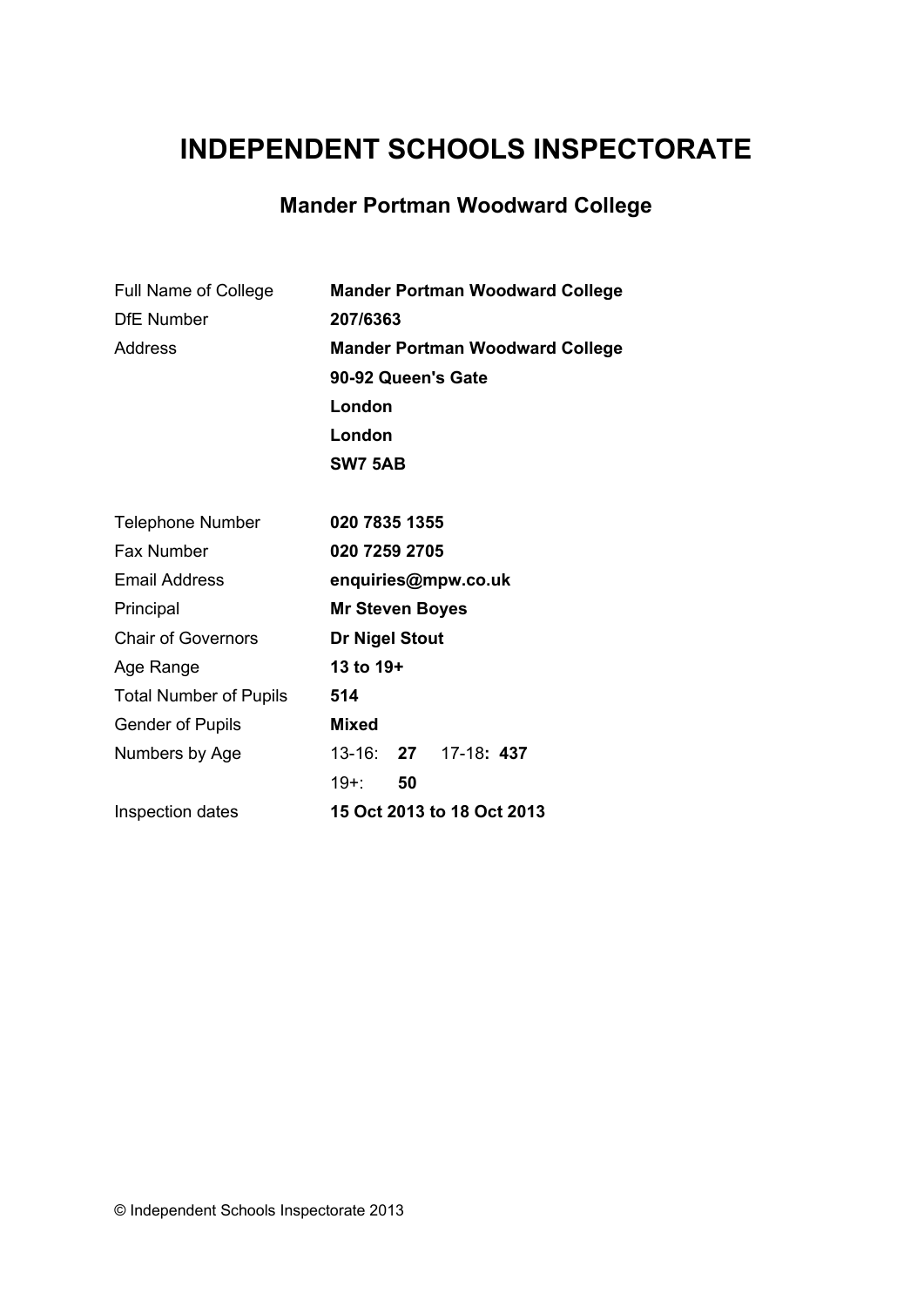## **PREFACE**

This inspection report follows the *ISI schedule,* which occupies a period of four continuous days in the school. The previous ISI inspection was in November 2007.

The Independent Schools Inspectorate (ISI) is the body approved by the Secretary of State for the purpose of inspecting schools belonging to the Independent Schools Council (ISC) Associations and reporting on compliance with the Education (Independent School Standards) (England) Regulations 2010. The range of these Regulations, which replace those first introduced on 1 September 2003, can be viewed on the website [www.legislation.gov.uk.](http://www.legislation.gov.uk) Additionally, inspections will consider the school's accessibility plan under Schedule 10 of the Equality Act 2010 and the ban on corporal punishment introduced by the School Standards and Framework Act 1998.

The inspection was also carried out under the arrangements of the ISC Associations for the maintenance and improvement of the quality of their membership.

The inspection of the school is from an educational perspective and provides limited inspection of other aspects, although inspectors comment on any significant hazards or problems they encounter which have an adverse impact on children. The inspection does not include:

- (i) an exhaustive health and safety audit
- (ii) an in-depth examination of the structural condition of the school, its services or other physical features
- (iii) an investigation of the financial viability of the school or its accounting procedures
- (iv) an in-depth investigation of the school's compliance with employment law.

Inspectors may be aware of individual safeguarding concerns, allegations and complaints as part of the inspection process. Such matters will not usually be referred to in the published report but will have been considered by the team in reaching their judgements.

Both Ofsted and ISI inspect and report on the Independent School Standards Regulations. However, they apply different frameworks and have different criteria for judging school quality that are suited to the different types of schools they inspect. Both use a four point scale when making judgements of quality but, whilst the ISI terminology reflects quality judgements that are at least equivalent to those used by Ofsted, they also reflect the differences in approach. ISI reports do not provide a single overarching judgement for the school but instead give a clear judgement on each aspect of the school's work at the beginning of each section. **These headline statements must include one of the ISI descriptors 'excellent', 'good', 'sound' or 'unsatisfactory', and where Achievement is 'exceptional' that term may be used for the top grade.** Elsewhere in the report, inspectors may use a range of different adjectives to make judgements. **For EYFS registered provision (for pupils aged under three), reports are required to use the same terminology ('outstanding', 'good', 'satisfactory' and 'inadequate') as Ofsted reports.**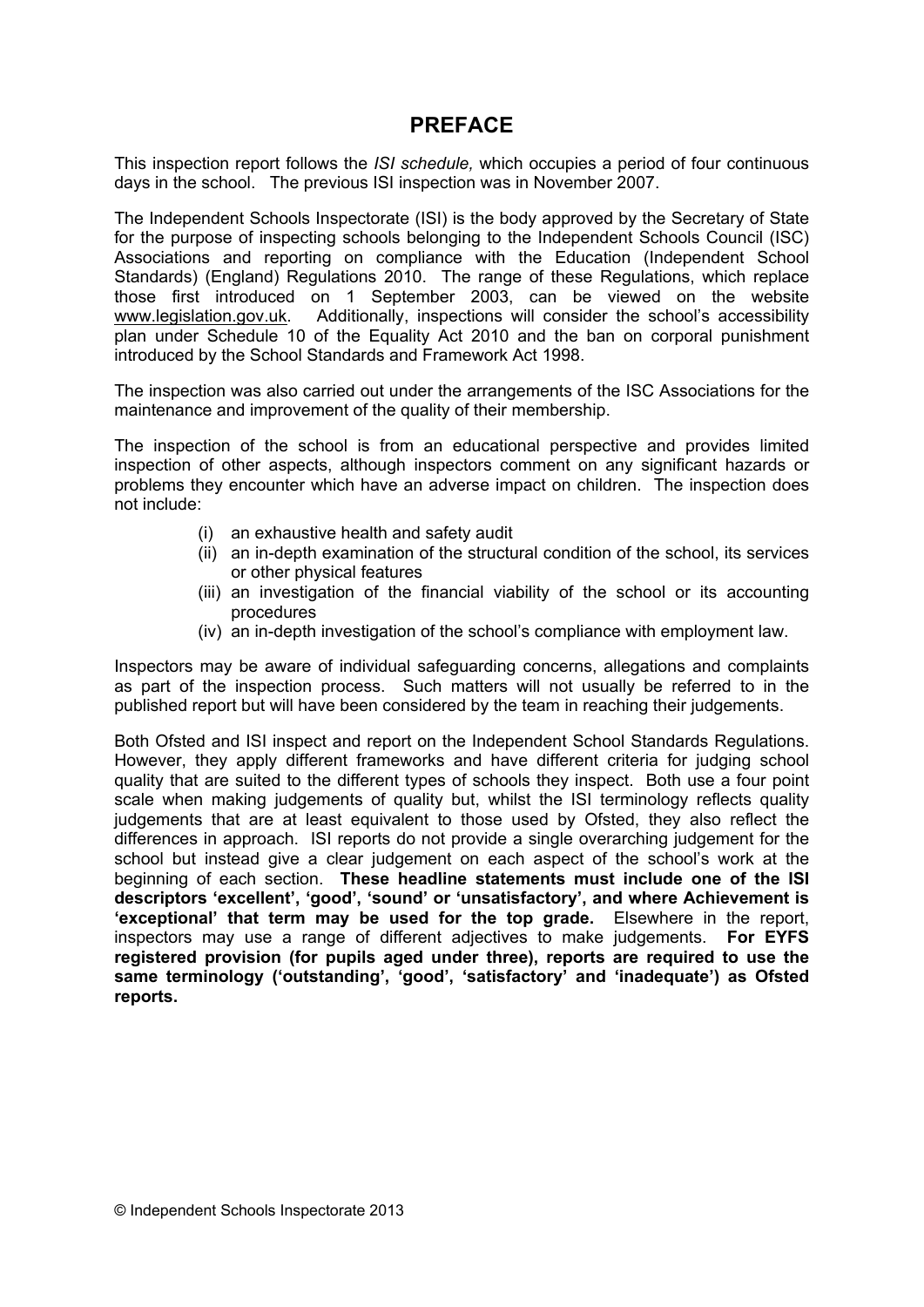## **INSPECTION EVIDENCE**

The inspectors observed lessons, conducted formal interviews with pupils and examined samples of pupils' work. They held discussions with senior members of staff and with the chair of governors, observed a sample of the extra-curricular activities that occurred during the inspection period, and attended registration sessions. Inspectors visited the facilities for sick or injured pupils. The responses of parents and pupils to pre-inspection questionnaires were analysed, and the inspectors examined regulatory documentation made available by the school.

#### **Inspectors**

| Mrs Carole Evans   | Reporting Inspector                          |
|--------------------|----------------------------------------------|
| Miss Rachael Allen | Team Inspector (Head, ISA school)            |
| Mr Graham Best     | Team Inspector (Head, SOH school)            |
| Mr Richard Lynn    | Team Inspector (Deputy Head, HMC school)     |
| Mr Steven Pearce   | Team Inspector (Head of Faculty, SOH school) |
| Ms Olwen Wright    | Team Inspector (Head of Section, ISA school) |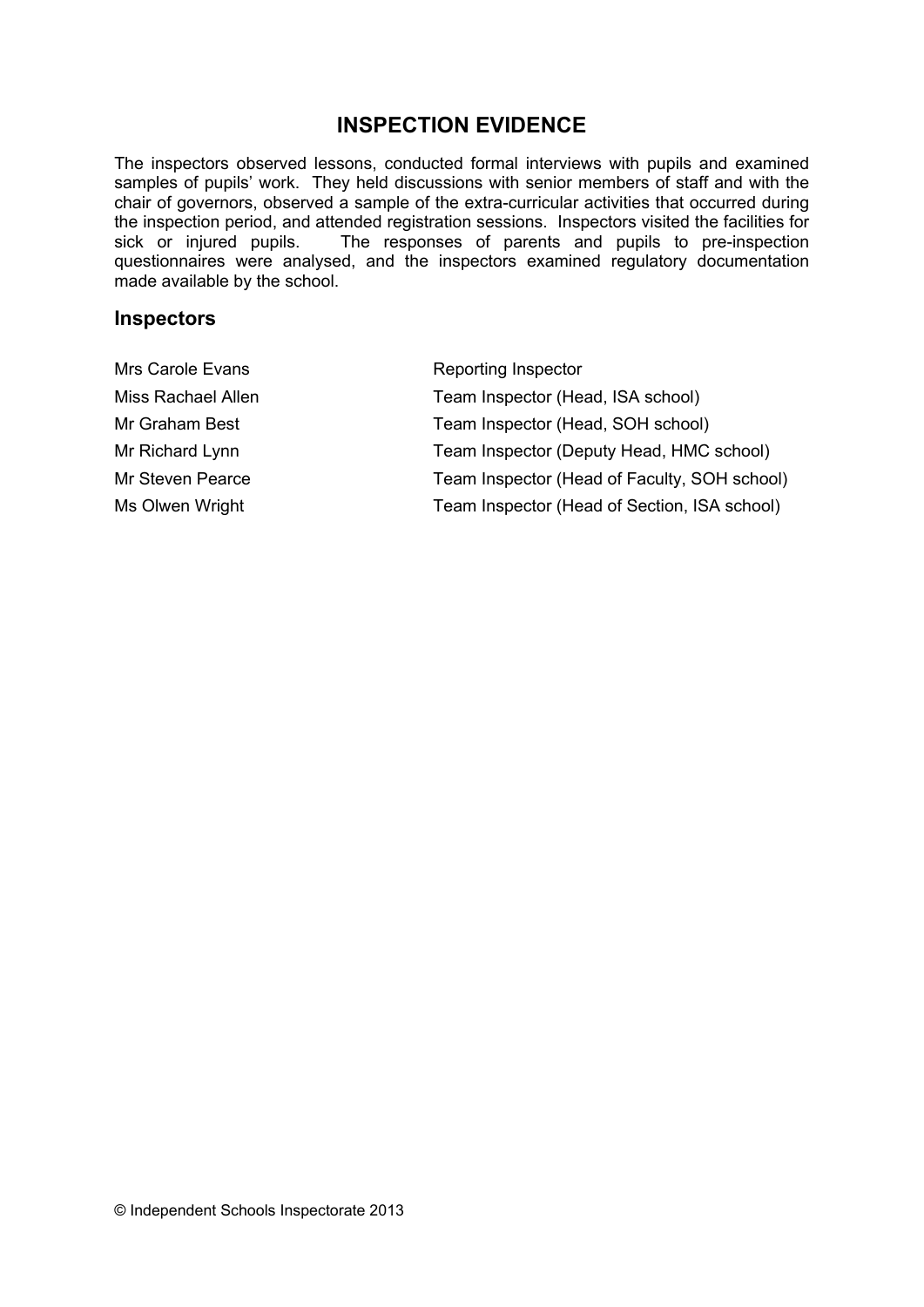## **CONTENTS**

| 1            | THE CHARACTERISTICS OF THE SCHOOL                                                                                 | 1                |
|--------------|-------------------------------------------------------------------------------------------------------------------|------------------|
| $\mathbf{2}$ | THE SUCCESS OF THE SCHOOL                                                                                         | $\boldsymbol{2}$ |
| (a)          | <b>Main findings</b>                                                                                              | $\overline{2}$   |
| (b)          | <b>Action points</b>                                                                                              | $\overline{2}$   |
|              | (i) Compliance with regulatory requirements                                                                       | $\overline{2}$   |
|              | (ii) Recommendations for further improvement                                                                      | $\overline{2}$   |
| 3            | THE QUALITY OF ACADEMIC AND OTHER ACHIEVEMENTS                                                                    | 3                |
| (a)          | The quality of the pupils' achievements and learning                                                              | 3                |
| (b)          | The contribution of curricular and extra-curricular provision (including<br>community links of benefit to pupils) | 4                |
| (c)          | The contribution of teaching                                                                                      | 5                |
| 4            | THE QUALITY OF THE PUPILS' PERSONAL DEVELOPMENT                                                                   | 6                |
| (a)          | The spiritual, moral, social and cultural development of the pupils                                               | 6                |
| (b)          | The contribution of arrangements for pastoral care                                                                | $\overline{7}$   |
| (c)          | The contribution of arrangements for welfare, health and safety                                                   | 8                |
| 5            | THE EFFECTIVENESS OF GOVERNANCE, LEADERSHIP AND<br><b>MANAGEMENT</b>                                              | 9                |
|              |                                                                                                                   |                  |
| (a)          | The quality of governance                                                                                         | 9                |
| (b)          | The quality of leadership and management, including links with parents, carers<br>and guardians                   | 9                |

© Independent Schools Inspectorate 2013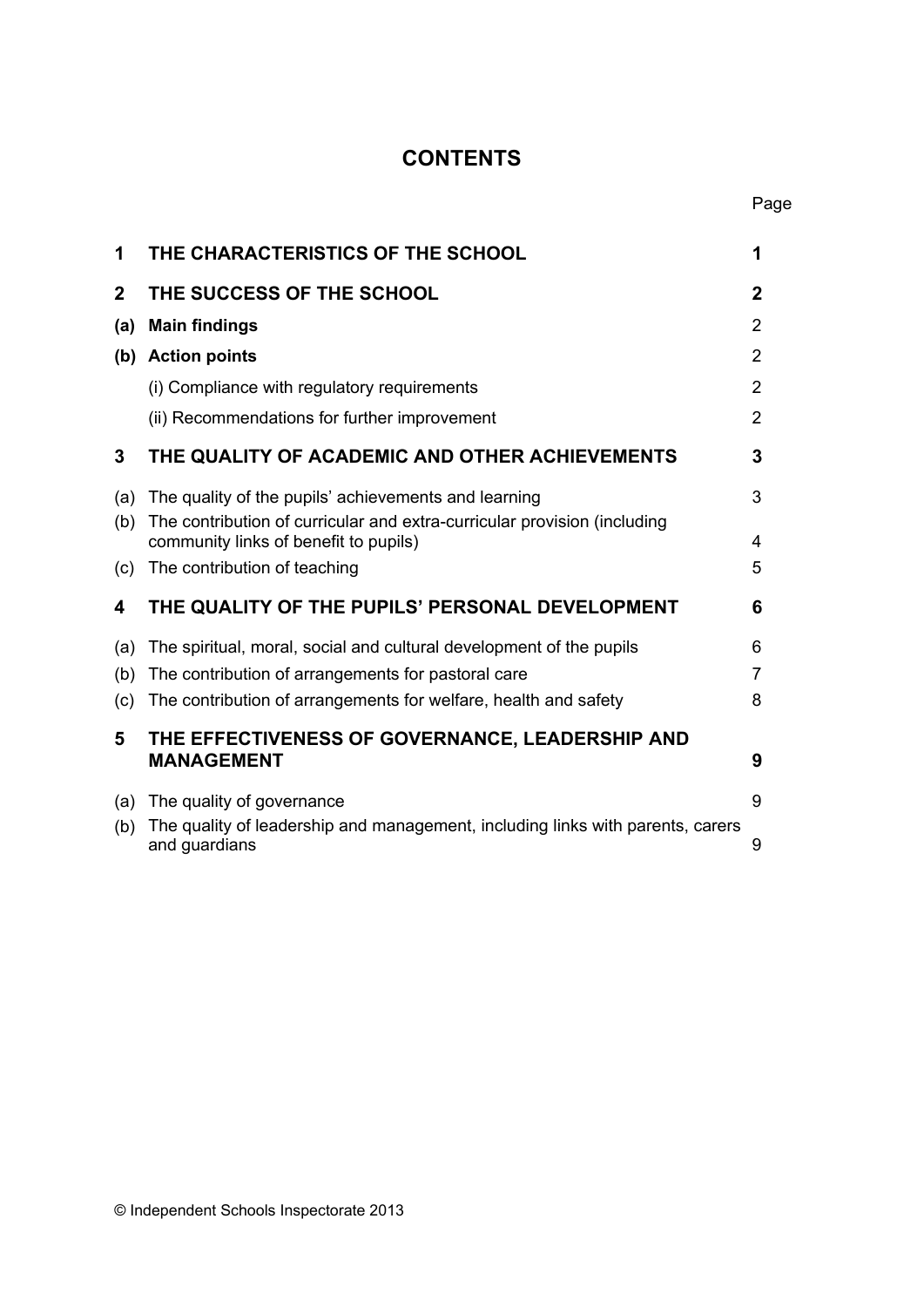## **1. THE CHARACTERISTICS OF THE SCHOOL**

- 1.1 Mander Portman Woodward College is an independent co-educational day school for students aged 13 to 19. The college aims to encourage students to have high academic aspirations and to work in partnership with parents to encourage the qualities needed to achieve those aspirations; to provide a broad and flexible curriculum that allows bespoke programmes of study; to assist students to achieve high academic success; to provide a pastoral system that recognises the personal and emotional challenges faced by the students; to assist students to make informed choices about higher education and careers and maximise their chances of securing places on prestigious courses; and to provide a friendly and informal environment in which students are encouraged to develop personal discipline and values.
- 1.2 The college is part of the Mander Portman Woodward Group (MPW), which operates other colleges in Birmingham and Cambridge. The governing body of MPW oversees the running of all three colleges. Since the previous inspection a new principal has been appointed.
- 1.3 The college was founded in 1973, originally offering small group tuition for entrance to universities with demanding entry requirements, and A-level retakes. It now offers a full suite of A-level and GCSE courses; the majority of students are engaged on two-year A-level courses.
- 1.4 The college moved to its present site in Queen's Gate, South Kensington in 2000. At the time of the inspection there were 514 students on roll; boys slightly outnumber girls. Students come from a wide socio-economic and ethnic background and a large proportion transfer from independent schools in the London area. Just over a quarter of the students are of a nationality other than British and a substantial proportion of these have previously been educated overseas.
- 1.5 The college is academically non-selective with a broad range of abilities evident. There are 125 students who have been identified as having special educational needs and/or disabilities (SEND). All these students receive additional support. There are 146 students for whom English is an additional language (EAL). Additional support is given to 77 of these. One student has a statement of special educational needs.
- 1.8 National Curriculum nomenclature is used throughout this report to refer to year groups in the school.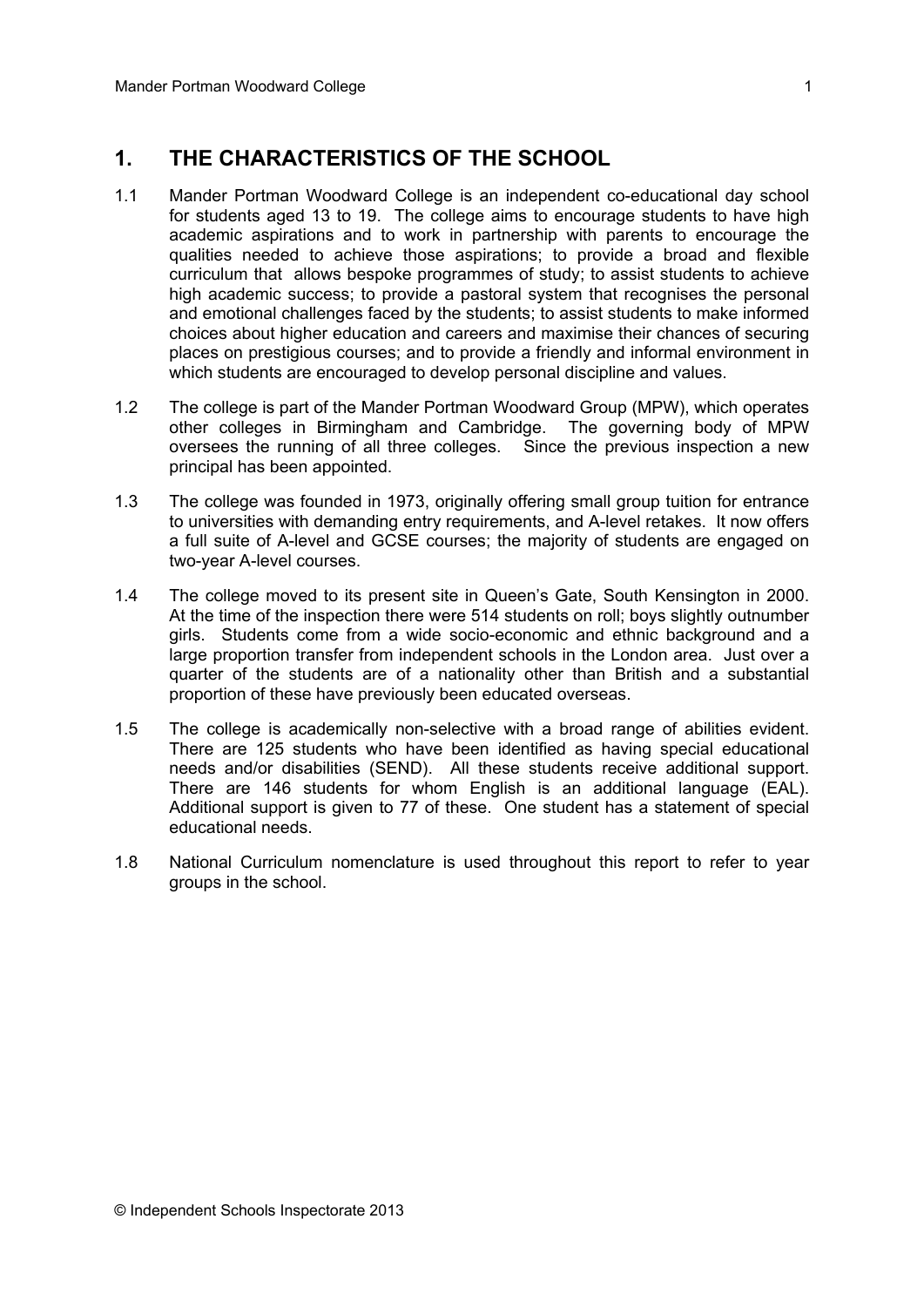## **2. THE SUCCESS OF THE SCHOOL**

### **2.(a) Main findings**

- 2.1 Students are very well educated and the college successfully fulfils its aims. The quality of the students' academic achievement and progress throughout the college is excellent. The provision for and achievement of those students with SEND or EAL is excellent and the provision for able gifted and talented (AGT) students is good. The academic curriculum is broad and flexible timetabling allows individual programmes of study to be developed. The contribution of teaching is excellent. Small class sizes throughout the college enable students to receive individual attention; tutors give freely of their time to support students outside the classroom. The extra-curricular programme gives good opportunities for those students who wish to participate. Students have an excellent attitude to their learning and this makes a significant contribution to their achievement and progress.
- 2.2 The quality of the students' spiritual, moral, social and cultural development is excellent. In line with the aims of the college, students are encouraged to develop confidence, self-belief and self-discipline. The students are courteous, friendly and considerate. Pastoral care, demonstrated in the relationship between students and between staff and students, is excellent. Students feel safe in the college environment and they have a choice of people to go for support or help if they have any concerns. Arrangements to ensure their welfare, health and safety are excellent.
- 2.3 Governance is excellent and the members of the board fully discharge their responsibilities. They are rigorous in monitoring safeguarding procedures as well as the effectiveness of policies. Leadership and management at all levels are excellent and good practice is shared at both departmental and whole college levels. The college has effective links with parents. The recommendations from the previous report have been implemented.

## **2.(b) Action points**

#### **(i) Compliance with regulatory requirements**

2.4 The college meets all the requirements of the Independent School Standards Regulations 2010.

#### **(ii) Recommendations for further improvement**

- 2.5 The college is advised to make the following improvements.
	- 1. Improve provision for AGT students still further to ensure that students receive a sufficiently high level of challenge at all times.
	- 2. Include more provision for physical activities for girls in the extra-curricular programme.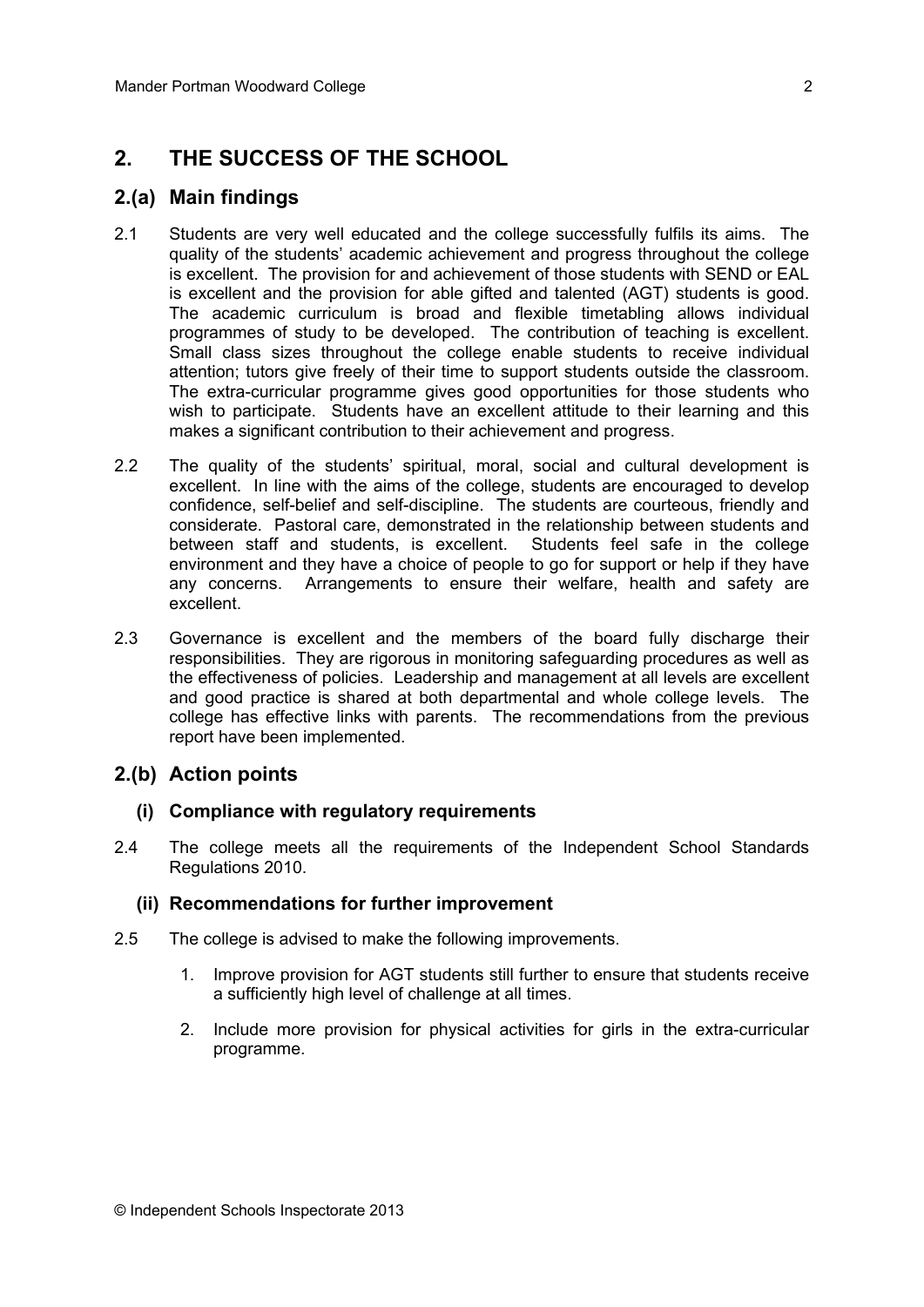## **3. THE QUALITY OF ACADEMIC AND OTHER ACHIEVEMENTS**

#### **3.(a) The quality of the pupils' achievements and learning**

- 3.1 The quality of the students' achievements and learning is excellent.
- 3.2 Students are very well educated, in accordance with the aims of the college. They show high levels of knowledge and understanding across a broad and dynamic curriculum, and demonstrate skills at the highest level in both their academic and extra-curricular activities. Students develop a breadth of skills and good levels of achievement in a broad range of subjects. They demonstrate strong speaking and listening skills, are confident and articulate, express themselves with maturity and listen sympathetically and empathetically.
- 3.3 Students enjoy a variety of successes both academically and collectively, for example in the Duke of Edinburgh's Award (DofE), mathematical Olympiad results, examination commendations and in sport and drama. A wide variety of excellent artwork is displayed around the college. Students have also gained success in the awards made by the professional association of English independent sixth-form colleges.
- 3.4 Students in all parts of the college, including the AGT and those with SEND or EAL, show excellent achievements in literacy and numeracy in lessons and in their written work. Students have high levels of information and communication technology (ICT) skills. They respond well to the high-quality teaching with well-developed learning skills. At all stages students show confidence in their own learning and evidence of this was seen in many lessons.
- 3.5 The following analysis uses the national data for the years 2010 to 2012. These are the most recent three years for which comparative statistics are available. Results at GCSE have been good in relation to the national average for maintained schools. These levels of attainment, confirmed by inspection evidence including scrutiny of the students' work and interviews with students indicate that they make excellent progress. Excellent support enables those students with EAL or SEND to participate fully in lessons and these students demonstrate equivalent levels of achievement in relation to their peers and make excellent progress.
- 3.6 Results at A-level have been good and above the national average for maintained schools and similar to the national average for maintained selective schools. Standardised measures indicate that positive progress is made in the sixth from. A high proportion of students move on to higher education many gaining places at universities with demanding entry requirements, thus fulfilling one of the college's aims.
- 3.7 A highly significant factor in the students' progress is their excellent attitude to their work, to their tutors and to the college. Engagement in lessons is mature and focused, students organise their work well and settle to work quickly. In the overwhelming majority of teaching, students are engaged and show excellent behaviour. Students' enjoyment of their academic life was evident frequently. The students are confident and highly productive learners, keen to share their ideas with one another through discussion and group work, often deriving inspiration from the contributions of their peers. The students take responsibility for their work and cooperate with their tutors.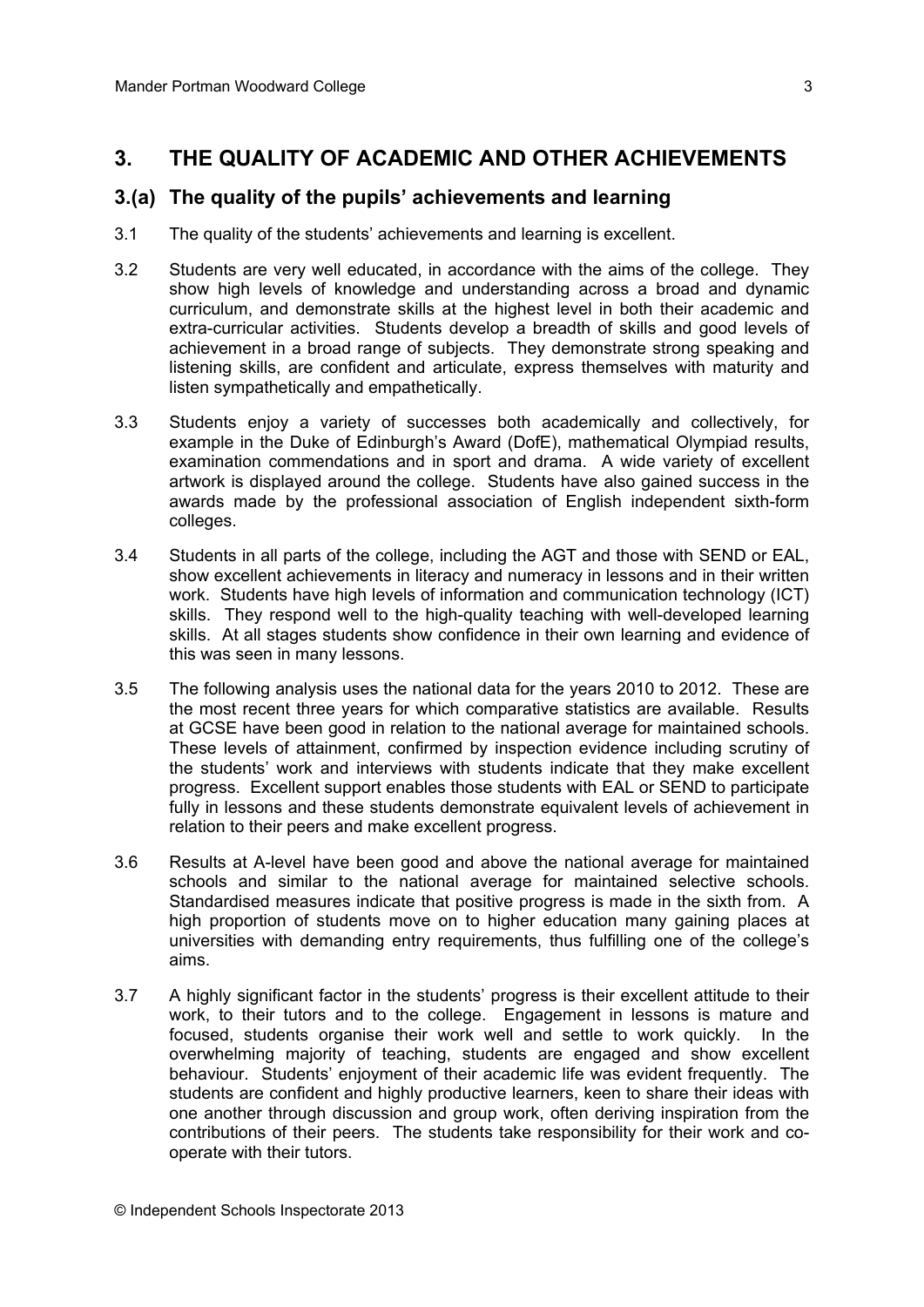## **3.(b) The contribution of curricular and extra-curricular provision**

- 3.8 The contribution of curricular and extra-curricular activities is excellent.
- 3.9 The curriculum offers an extensive range of subjects with a flexible timetable and programmes of study tailored to suit individual students. Students in Year 10 study biology, chemistry and physics separately and in Year 11 they may elect to take one, two or three of them as separate subjects. Year 10 students study a curriculum of 12 core subjects and Year 11 students have a core of 6 subjects plus 2 options chosen from a range of subjects. The curriculum is appropriate and covers all the required areas of learning and fulfils the college's aims well. The provision for those students with SEND and EAL is excellent and enables them to achieve at the same level as other students. The provision for AGT is good and includes courses to enable early entry for examinations, opportunities to undertake additional courses and to develop particular talents in extra-curricular activities. However, the provision does not always allow these students to work with a sufficiently high level of challenge.
- 3.10 Since the previous inspection personal, social and health education (PSHE) has been introduced into the curriculum in Year 12 and IGCSE separate science courses for Year 11 students. Opportunities in ICT have developed well across the college, with individual subject micro-sites created and podcasts used to help students with their revision. Careers education is provided through PSHE. Students are supported and guided by staff with considerable expertise in careers guidance and university applications. There is an area of the library dedicated to careers. Some students take part in work experience during holiday periods. An annual careers week takes place in the college and external speakers from universities are regularly invited to talk to sixth-form students.
- 3.11 The college provides a high number of enrichment opportunities for students. A travel fund allows students to visit many places of interest and the curriculum is enhanced by a wide range of educational visits such as geography field work and visits to law courts. A newly introduced and well-attended lecture series covers a wide range of topics, such as the role of China in the world.
- 3.12 The college has established good links with the wider community. Local schools attend careers lectures. The college holds an annual carol service at a local church, and hires a local gallery to hold art and photography exhibitions.
- 3.13 In the pre-inspection questionnaires a very small minority of students and parents felt that the college did not provide a good range of extra-curricular activities. Inspection evidence showed that since the previous inspection there has been a significant improvement in the number and range of extra-curricular activities offered to the students, and this provision is now good. This meets the recommendation of that inspection. The range includes tennis, badminton, rugby and a debating society. Opportunities for girls in physical pursuits are still limited. The current college production has been well received by the students. The DofE scheme is offered to all students and all of Year 10 complete the bronze award.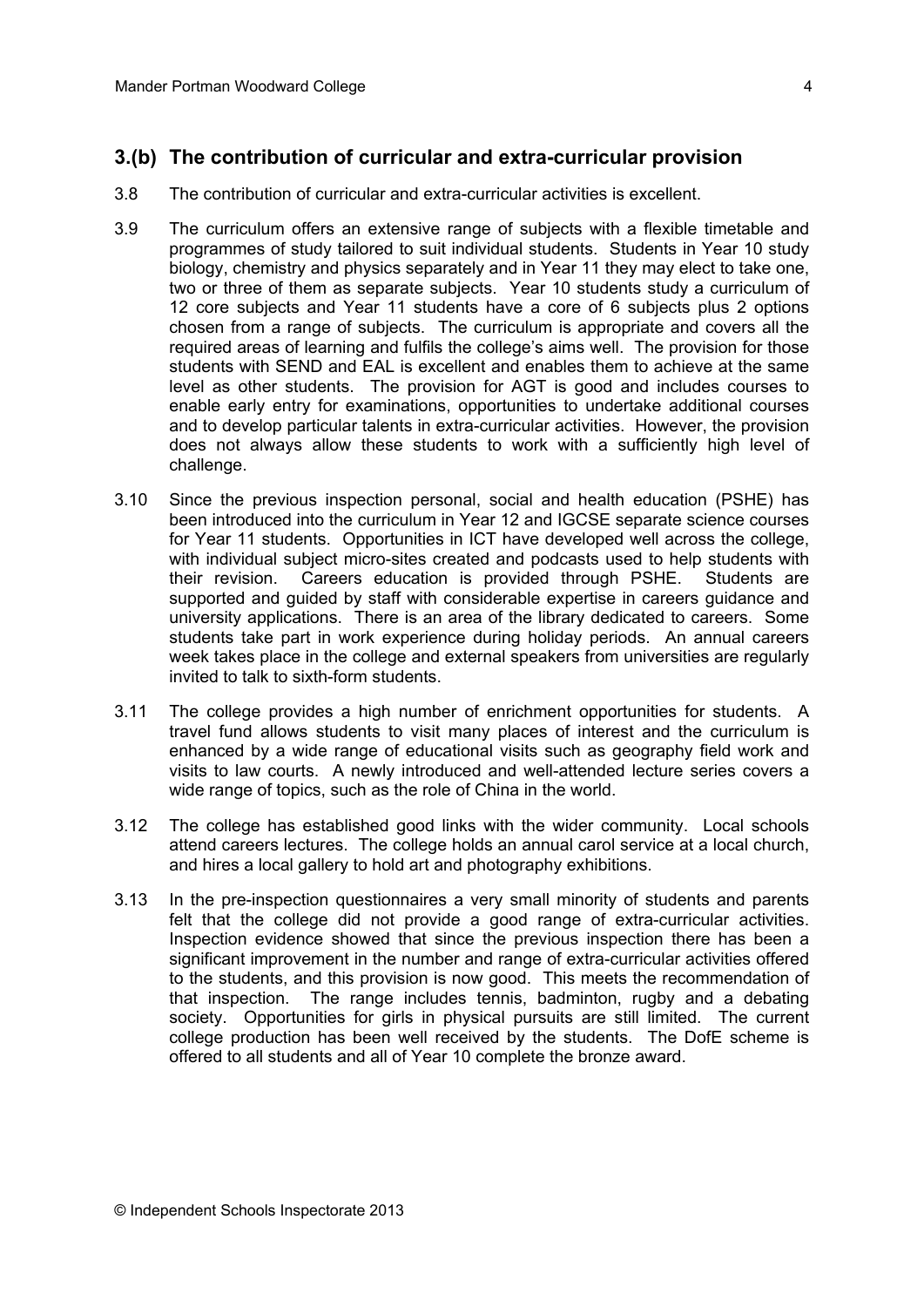## **3.(c) The contribution of teaching**

- 3.14 The contribution of teaching is excellent.
- 3.15 Teaching is highly successful in promoting the students' progress and in supporting the aims of the college. Small teaching groups and the very good understanding of the needs of individual students evident in teaching enable excellent progress to be made.
- 3.16 The college's high expectations of the standards of marking and assessment achieved in teaching are made very clear and almost without exception they are met. Diagnostic marking of the students' work helps support the continual focus on assessing what improvement is needed to ensure progress and the use of welldefined objectives in marking has a positive impact on learning. Marking is regularly reviewed internally at both departmental and whole college level. Excellent use is made of the vast range of information gained from assessments to inform teaching and monitor the students' progress. In the pre-inspection questionnaires, the vast majority of students responded that tutors and homework assignments help them learn.
- 3.17 Outstanding subject knowledge is evident in teaching and considerable expertise supports student learning. There is a clear strategy and direction in ensuring that ICT aids teaching. Excellent use of the available resources is made at all times.
- 3.18 Nearly all teaching focuses on enabling the students to fulfil their potential and achieve high standards. The wide variety of teaching styles used meets the recommendations of the previous inspection. Material to offer extended challenge to AGT students is developed within departments, and in nearly all teaching, students are encouraged to think independently. In the very small amount of teaching where this is not consistent progress is hampered by lack of challenge. The most successful teaching fosters independence and allows rapid progress to be made through careful planning. In pre-inspection questionnaires the majority of students indicated that they were encouraged to do things for themselves and to work independently.
- 3.19 Pupils with SEND or EAL are extremely well supported. In interviews students articulated their appreciation for the level of support they receive. The information from individual educational plans (IEPs) is shared effectively with staff and ensures that the details of individuals' needs remain an important consideration.
- 3.20 The college ensures that the provision set out in statements of special educational needs is fully implemented.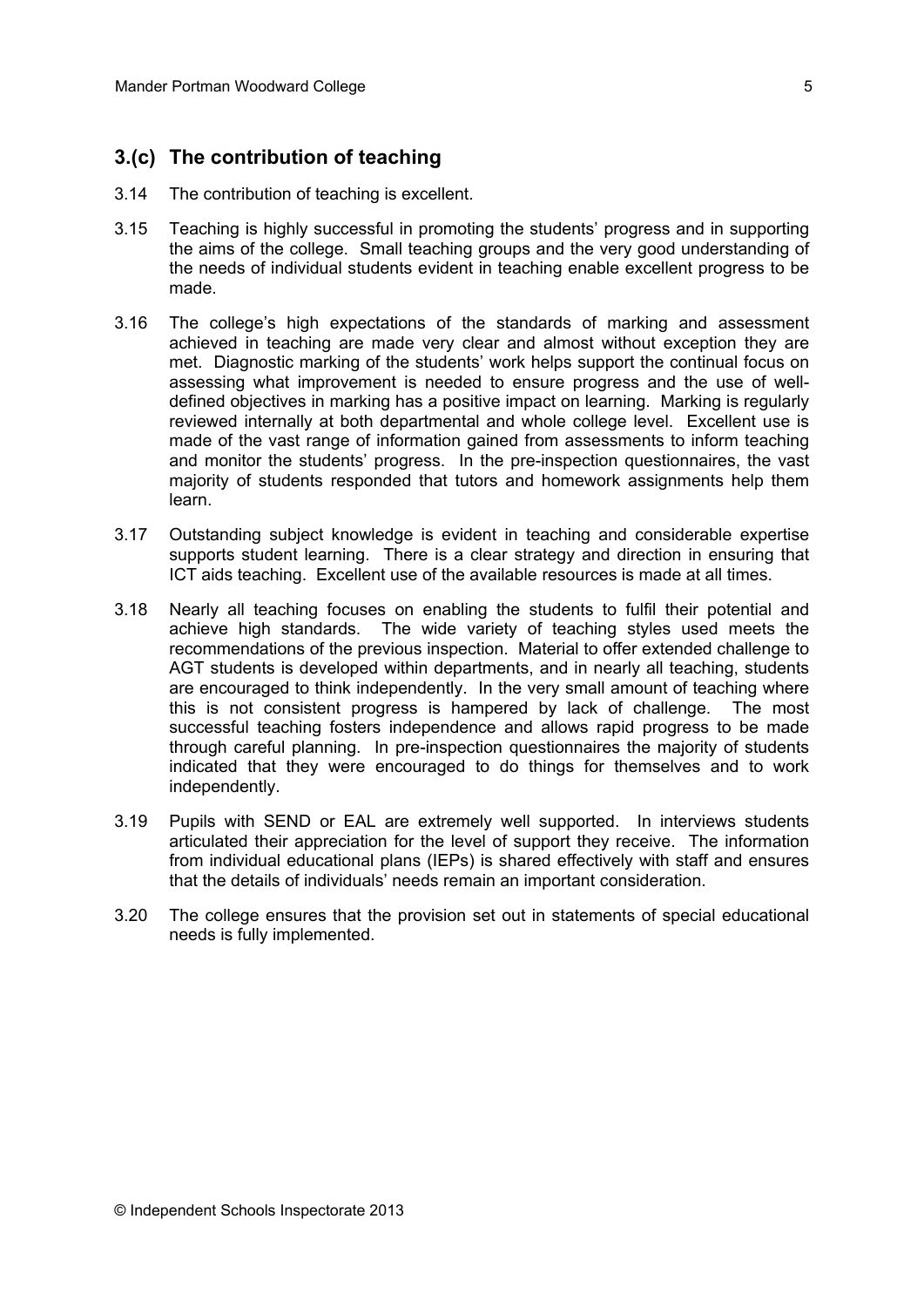### **4. THE QUALITY OF THE PUPILS' PERSONAL DEVELOPMENT**

#### **4.(a) The spiritual, moral, social and cultural development of the pupils**

- 4.1 The quality of the student's spiritual, moral, social and cultural development is excellent.
- 4.2 The college successfully achieves its aims of encouraging confidence, self-belief, self-discipline and personal development. This development is encouraged by an ethos which welcomes and respects members of different faiths and cultures and whereby every individual can play a full and positive part in the life of the community. Students showed great confidence when discussing what they were working towards and how they can achieve their goals. Students have a mature appreciation and awareness of the non-material aspects of life and welcome opportunities to reflect on these in lessons and in their daily lives around the school. Through the study of literature, poetry and music, students gain an understanding of the world beyond the physical and from the art and photographic work displayed students gain an excellent appreciation of the world around them.
- 4.3 Students show a keen sense of moral awareness. They have a well-developed sense of right and wrong. The vast majority of the students appreciate the need for the few important rules that the college has and accept the code of conduct. They respect their surroundings and look after the premises and fabric of the college. This awareness is endorsed in lessons and pastoral discussions, whilst PSHE lessons and lectures help encourage individual responsibility. Students express clear views about appropriate behaviour and attitudes towards each other; they accept that everyone is different but want to be inclusive. Discussions in religious studies give students the chance to debate topics such as euthanasia and atheism and they do so with insight.
- 4.4 The students' social development is excellent. Relationships are very strong; staff and students work well together to create a warm community atmosphere. A minority of students indicated in the pre-inspection questionnaire that they are not given opportunities to take on responsibilities. The college has no offices for students, however, students do contribute to the life of the college, acting as mentors for new overseas students and as college ambassadors on open days. Some art students help as mentors in a local primary school as part of a community art project. Students are alive to a sense of social responsibility beyond the college and are actively involved in fundraising for various charities. Good political and economic awareness is gained in lessons and from the programme of lectures delivered by visiting speakers.
- 4.5 The students' cultural development is excellent, developed through lessons, college events, and educational visits and by the very nature of the school community. Students appreciate their own culture but also enjoy and celebrate the diversity of the college; there is wide participation in the celebrations of cultural festivals. Students gain insight into many faiths from discussions in lessons, the personal, social and health education programme (PSHE) and visits to places of worship. Regular theatre and museum visits, outside speakers and a variety of local and overseas trips all contribute and enhance the students' cultural awareness.
- 4.6 The students are articulate; they are courteous, friendly and considerate. They listen to the views of others, take responsibility for their actions and are proud of their college, eager to benefit from the opportunities it presents. This maturity and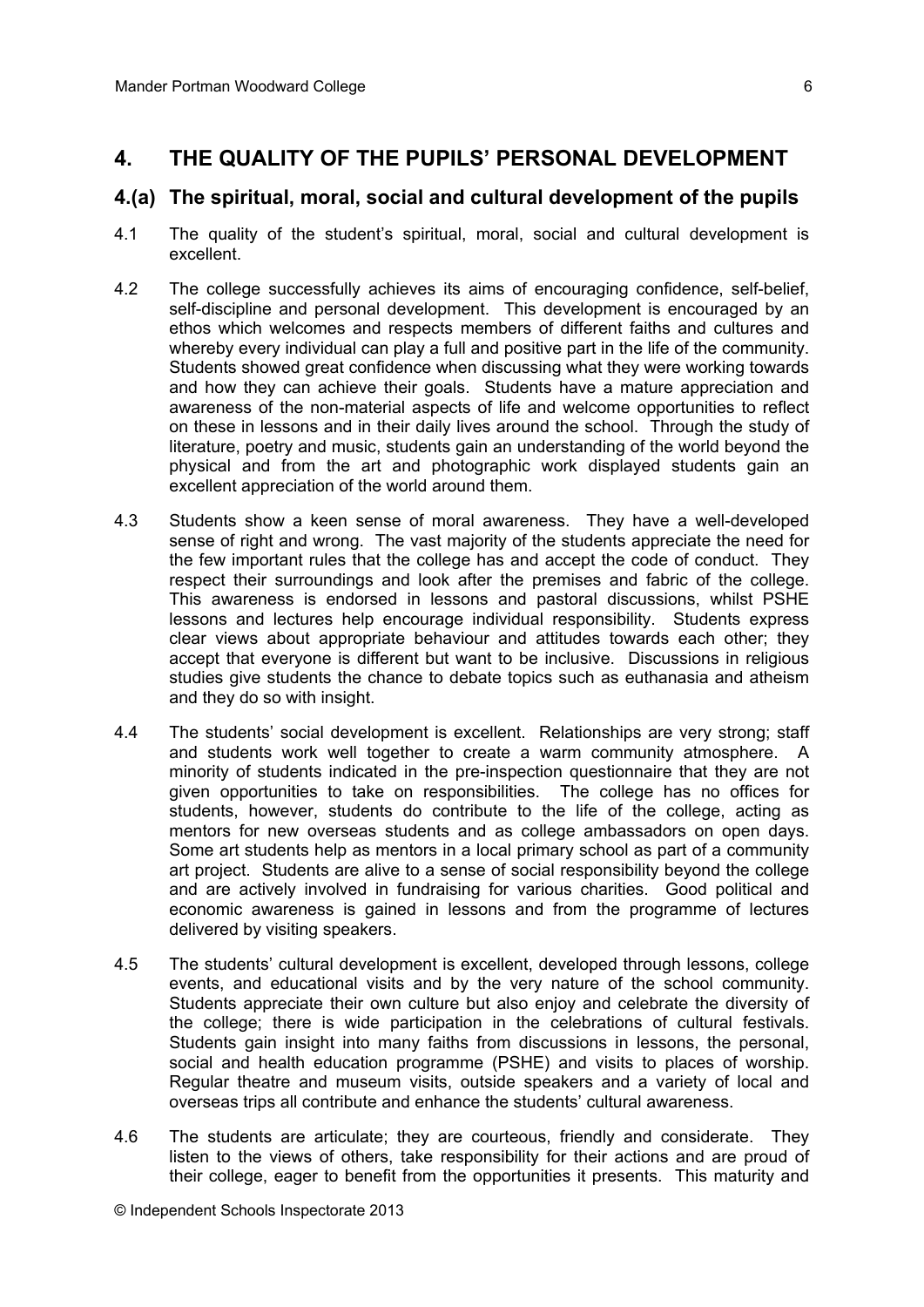self-confidence prepares them well for the next stage of their lives, ready to meet the challenges ahead.

#### **4.(b) The contribution of arrangements for pastoral care**

- 4.7 The contribution of arrangements for pastoral care is excellent.
- 4.8 The college successfully meets its aims to provide pastoral care that promotes the students' independence, whilst fostering respect and tolerance across different age groups and all nationalities.
- 4.9 Directors of studies, who are also members of the pastoral team, play a pivotal role in providing excellent pastoral support. Their support for the students provides overarching guidance in all matters academic and personal. This care, operated in close liaison with all parties concerned, supports the excellent personal development of the students and is a strength of the college.
- 4.10 Excellent relationships between students and staff, and amongst the students themselves, are seen in all areas of college life. Staff know and understand the students, the students greatly value the support they receive and during interviews they expressed appreciation for the availability and willingness of tutors to help them.
- 4.11 Regular exercise is encouraged through the programme of sport and extra-curricular activities, however the provision of sport for girls is limited. Guidance regarding a healthy lifestyle is also provided through the PSHE programmes and posters around the college, and the small canteen provides a selection of healthy food.
- 4.12 Measures to guard against bullying are highly effective and the college's behaviour policy is clear, comprehensive and well respected by students. Almost all the students responding to pre-inspection questionnaire felt that rewards and sanctions are fair. In questionnaire responses and interviews the vast majority of students said that incidents of bullying are rare but should they occur they would be dealt with effectively.
- 4.13 Monthly meetings enable discussion of aspects of pastoral care and review of the needs of those students who may require additional support. Students have regular meetings with their directors of studies on a one-to-one basis in addition to any ad hoc meetings. In questionnaire responses, a small minority of students felt that their opinions are not invited. Inspection evidence does not support this view. The college employs effective methods to seek the views of students. The student council provides a forum for student opinions to be aired and for ideas to be suggested and a number of recent initiatives have resulted from this, such as additional drinking water provision and the student annual ball.
- 4.14 The college has a suitable three-year plan to improve educational access for students with SEND.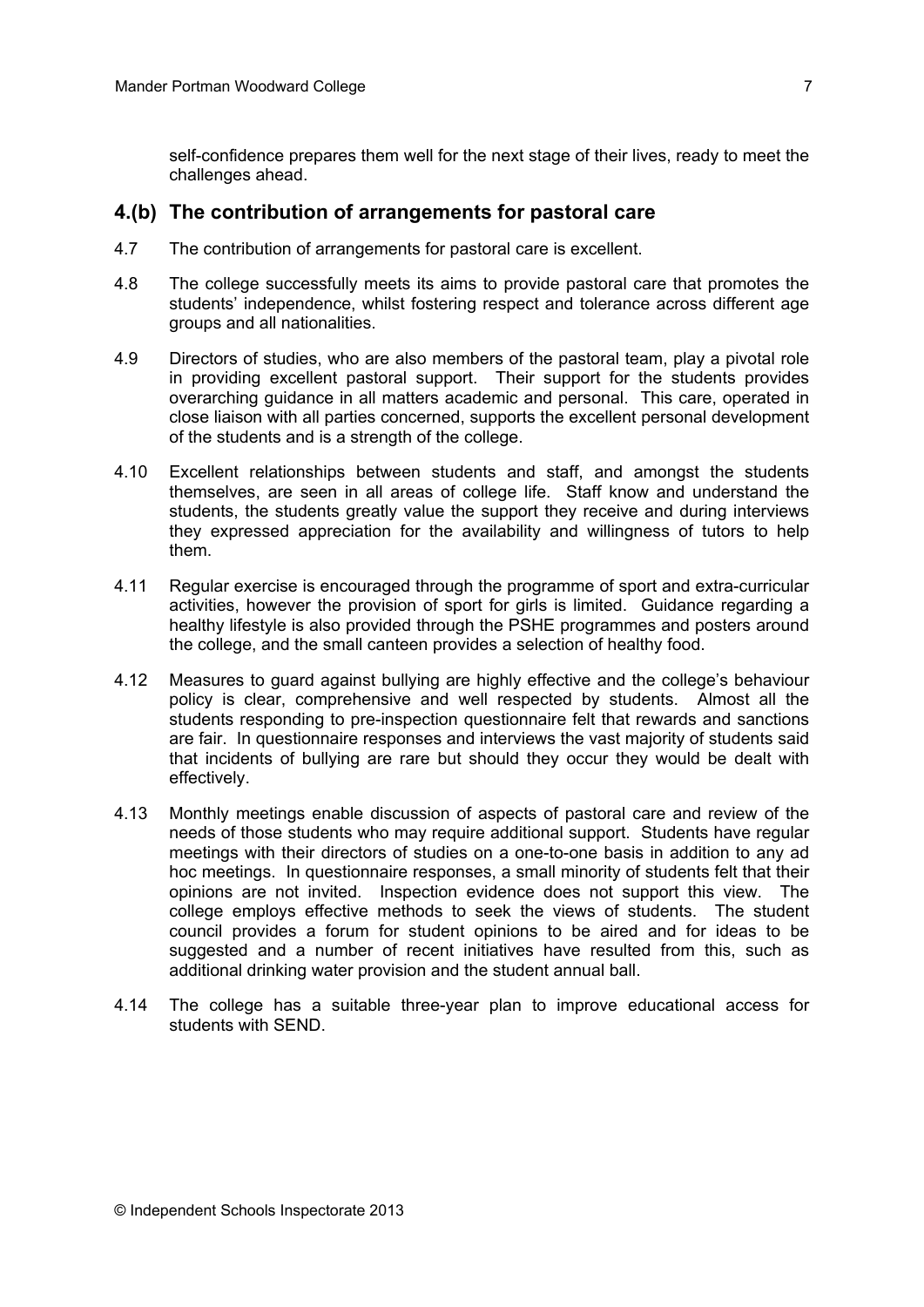### **4.(c) The contribution of arrangements for welfare, health and safety**

- 4.15 The contribution of arrangements for welfare, health and safety is excellent.
- 4.16 The college successfully fulfils its aim to safeguard all members of the community and promote their welfare. All necessary arrangements for safeguarding students are in place and have regard to official guidance. Safeguarding and welfare requirements are understood by all staff and are met throughout the college. All staff receive regular training in safeguarding and the designated safeguarding officers have been trained in child protection and inter-agency working. Students confirm that they feel safe at the college.
- 4.17 All necessary measures to reduce the risk from fire and other hazards, including chemicals, and mechanical and electrical equipment are firmly in place. Regular fire practices are held and a fire risk assessment has been carried out. Fire evacuation procedures and exits are clearly shown around the college. In practical lessons students wear appropriate items of personal safety equipment.
- 4.18 Detailed risk assessments are carried out for college trips and expeditions and a member of staff has a specific role co-ordinating this. The health and safety committee meets regularly and responds effectively to concerns raised by staff and other employees. First-aid boxes are available in all areas of the college and are well maintained. The first-aid policy is clear and comprehensive, first-aid training for staff is up to date and appropriate. There are adequate medical facilities for students who are ill, injured or have SEND.
- 4.19 The admission and attendance registers are completed correctly and stored for the required length of time.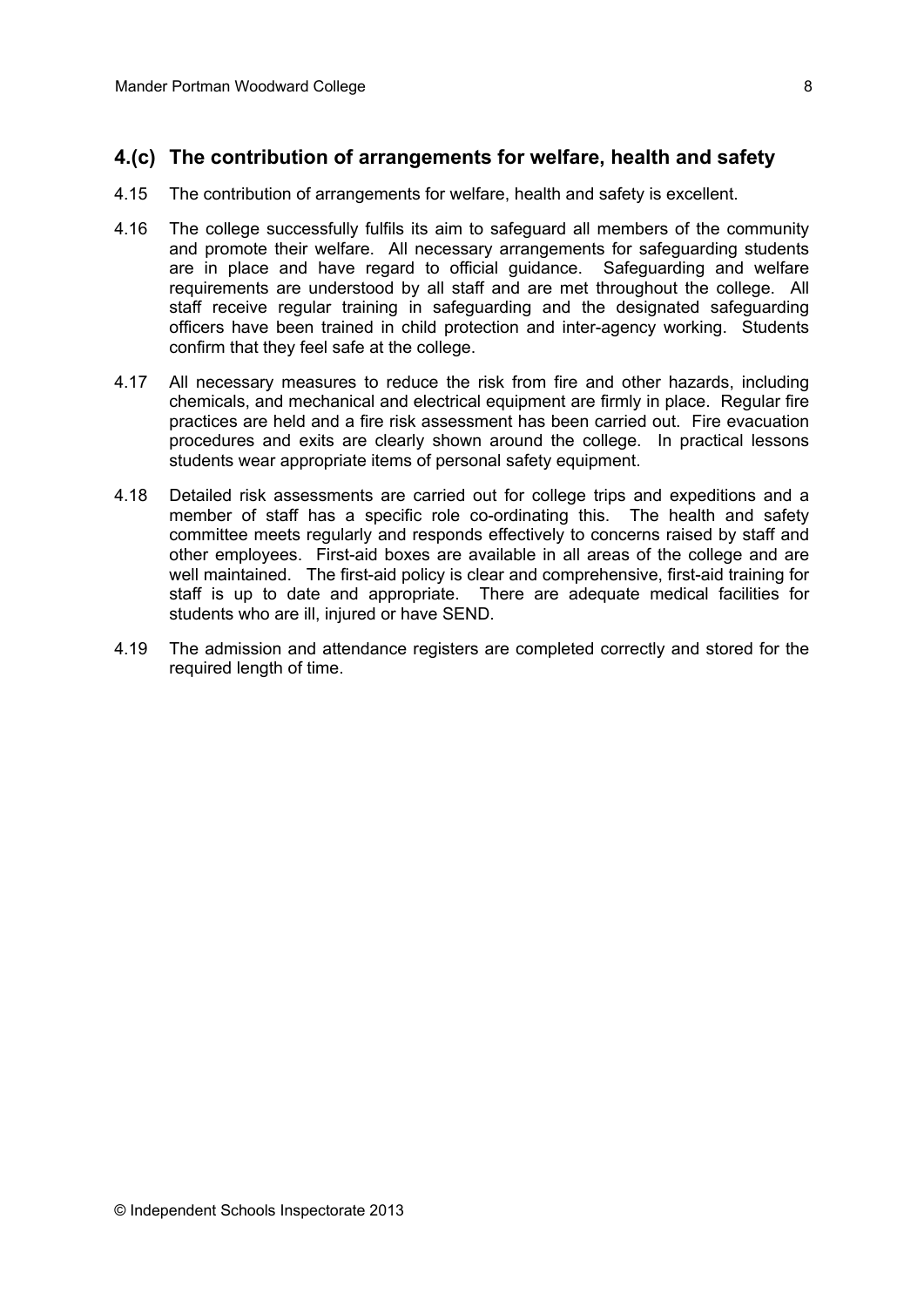## **5. THE EFFECTIVENESS OF GOVERNANCE, LEADERSHIP AND MANAGEMENT**

#### **5.(a) The quality of governance**

- 5.1 The quality of governance is excellent.
- 5.2 The excellent oversight, challenge and stimulus provided by members of the board enable the college to achieve its aims for both the students' academic and personal development. Members of the board have a breadth of experience in a range of areas from which the college benefits and they attend conferences relevant to their roles.
- 5.3 Meetings of the board are held monthly during the academic year and in addition an MPW group managing committee meets by conference call approximately monthly during term. Members of the board review educational standards including all public examination results, extra-curricular provision and matters of students' welfare, health and safety. The provision of physical activities for girls is currently under consideration. Members of the board have an excellent insight into the workings of the college and offer support and challenge to contribute effectively to its strategic development planning.
- 5.4 A regulatory compliance sub-committee meets five times a year and auditing ensures that the colleges' compliance with regulatory requirements is considered on a rolling programme. Members of the board are rigorous in discharging their responsibilities for the annual review of child protection and safeguarding arrangements, and for oversight of welfare, health and safety.
- 5.5 Members of the board oversee college finances prudently; this enables them to invest in resources, accommodation and high quality staff. The board takes seriously its responsibilities to approve all policies and check their effectiveness.
- 5.6 The board have implemented the recommendations from the previous report.

#### **5.(b) The quality of leadership and management, including links with parents, carers and guardians**

- 5.7 The quality of leadership and management including links with parents, carers and guardians is excellent.
- 5.8 Excellent leadership at all levels enables the college to fulfil its aims of encouraging pupils to have high academic aspirations, to ensure the highest standards of pastoral care and to provide a friendly, informal environment in which students are encouraged to develop personal discipline and values.
- 5.9 Energetic and innovative senior leadership underpins much of the college's success in its quest for further improvement. The senior leadership team is an effective and open team in whom other staff express confidence. A clear vision and educational direction are evident throughout the college, inspiring considerable commitment and hard work from the staff, who give freely of their time in support of the students. Expectations of both staff and pupils are high. Senior leaders construct comprehensive development plans covering all aspects of the work of the college. Senior staff are very effective in ensuring that policies are implemented consistently.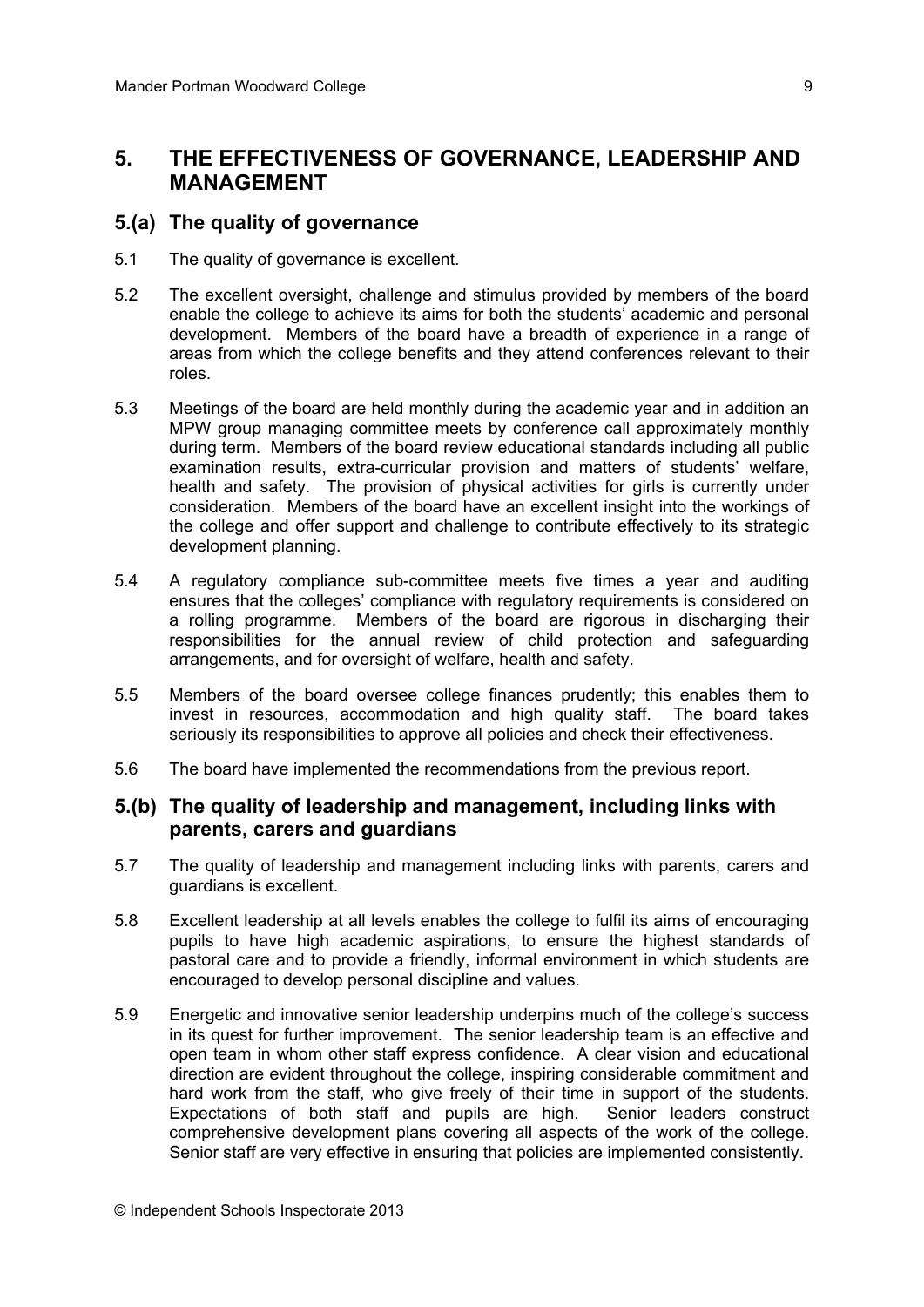- 5.10 Since the previous inspection the head of faculty role has been introduced and these figures are members of the senior leadership team. They liaise directly with groups of departmental heads. This has resulted in improved regular communication between middle and senior management. This supports the strong leadership of the academic work of the college at both faculty and departmental level. Departmental heads are accountable for the work of their departments, and a programme of monitoring takes place throughout the year, including lesson observation and work scrutiny. This meets the recommendations of the previous inspection. Leadership of the pastoral life of the college is also excellent. The pastoral team which comprises the vice-principals and the directors of studies provide a carefully crafted blend of support.
- 5.11 Since the previous inspection the college has developed a new appraisal system which includes a holistic gathering of evidence including self-evaluation. This process promotes further improvements in teaching and learning and the identification of areas for continuing professional development for staff.
- 5.12 Suitable care is taken over staff appointments and induction; the procedures for the induction of new staff are thorough. Staff are appropriately trained in safeguarding, welfare, health and safety. The dedicated team of administrative and support staff makes a significant contribution to the smooth running of the college. Robust measures are in place to ensure that suitable and well qualified staff are appointed. Appropriate recruitment checks are carried out prior to appointment and suitably recorded.
- 5.13 The college discharges, extremely well, its aim to work with parents, carers and guardians to encourage a strong work ethic in students. There is a positive relationship between all groups and staff. Members of the senior leadership team go overseas to meet parents to review individual students' written reports and discuss their progress. The majority of responses to the pre-inspection parents' questionnaire indicate strong satisfaction overall with the information that they receive.
- 5.14 A small minority of parents responding to the pre-inspection questionnaire felt that the college does not encourage them to be involved in events and other aspects of its work. Inspectors found that a growing number of opportunities exist for parents to become involved with the life of the college. A series of parental seminars take place each term addressing issues that commonly affect students aged 14 to 19. Parents are invited to share their professional expertise with students at the annual careers week and some parents are invited to speak at the annual prize giving.
- 5.15 The college website facilitates effective communication between the college and parents. It is a valued source of information and includes all required information for parents and prospective parents, including school policies, and news of recent events and achievements. There is a detailed parental handbook, and the parents' portal gives information about homework and assessments. Parents appreciate the ability to access information about their child's progress and attainment. Parents receive detailed reports five times during the academic year; these reports include targets and helpful comments. Parents of GCSE students are invited to attend a parents' consultation evening.
- 5.16 The college has a suitable complaints procedure which is available to parents. This is operated appropriately, when necessary, which is rarely. In the last academic year there was one complaint invoking the formal complaints procedure.